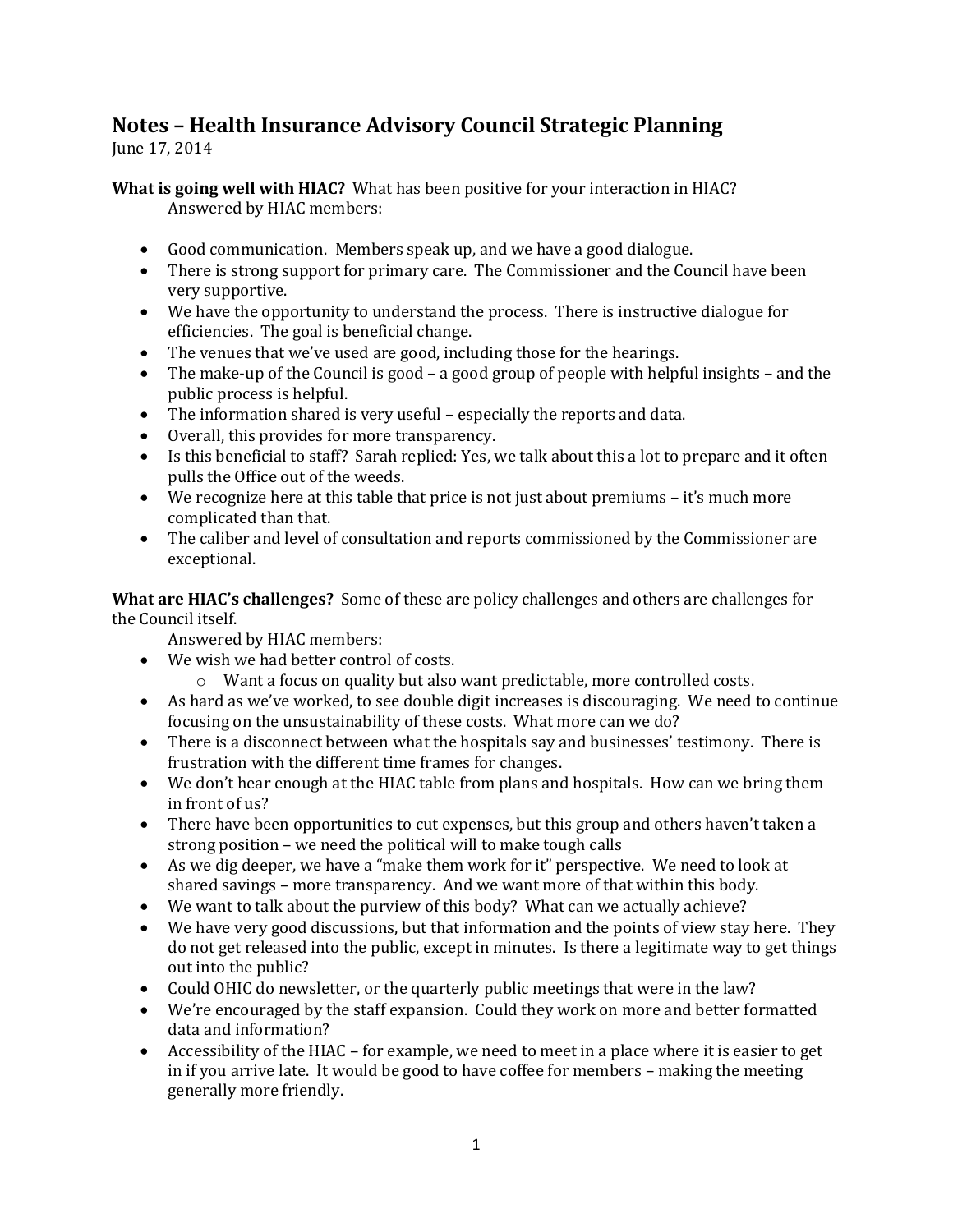**What is the public perception of the HIAC?** What do the public members think have gone well and think are challenges?

Answered by members of the public:

- Blue Cross Blue Shield of RI is happy to come and present to you. We'll be as transparent as you want.
- The frustrating thing is that we are mostly focused on the cost, which limits discussions of access – and quality only comes to those who have access.
	- o Can there be legislation creating a rate-setting commission?
	- o There are a lot of smart policy people around the table but it's hard to make change.
- There is a lot of policy discussion, but consumers are frustrated and confused. How does this turn into a 12% increase? We need more education to connect the dots between policy and increases.

**Looking Forward** What do HIAC members and others want to see the Council do in the future?

- Can we explore action in the legislative arena?
- The purview of the Council is rate setting and we know that employers are saying: "I can't accept a rate any higher."
- We should explore the interface between the Commissioner and the legislature what can be done? What can force change? Legislators have to be part of the conversation.
- Can we provide support to the health plans to say no to price increases?
- What regulatory changes would give plans more power?

**Goals** What are the policy goals that HIAC would like to see in the upcoming 3 years? HIAC members:

- Figure out how to mitigate cost increases to equal CPI. No increases beyond that.
- Statewide universal health expenses cap
- Statewide universal coverage
- Identify major areas of health care expense, with more RI specificity to benchmark them
- Get information out into the community find more ways for HIAC and information visibility – talk about where the health care dollars go
- Gain a better understanding of rates and mandates. What are the real costs to consumers:
- Look at the cost shifting between employers and employees.
- Looks at trends for the shrinking size of self-insured groups. What impact will that have?
- Push CurrentCare
- How to present a more affordable product without a \$3000 deductible? How do we help create demand?
- More consumer education
- A health care Cost Summit broader engagement from stakeholders
- Don't take our eyes off of primary care and affordability. The HIAC has been a crucial voice for the importance of primary care for higher quality and cost savings

**Goals** What are the policy goals that HIAC would like to see in the upcoming 3 years? Members of the public: